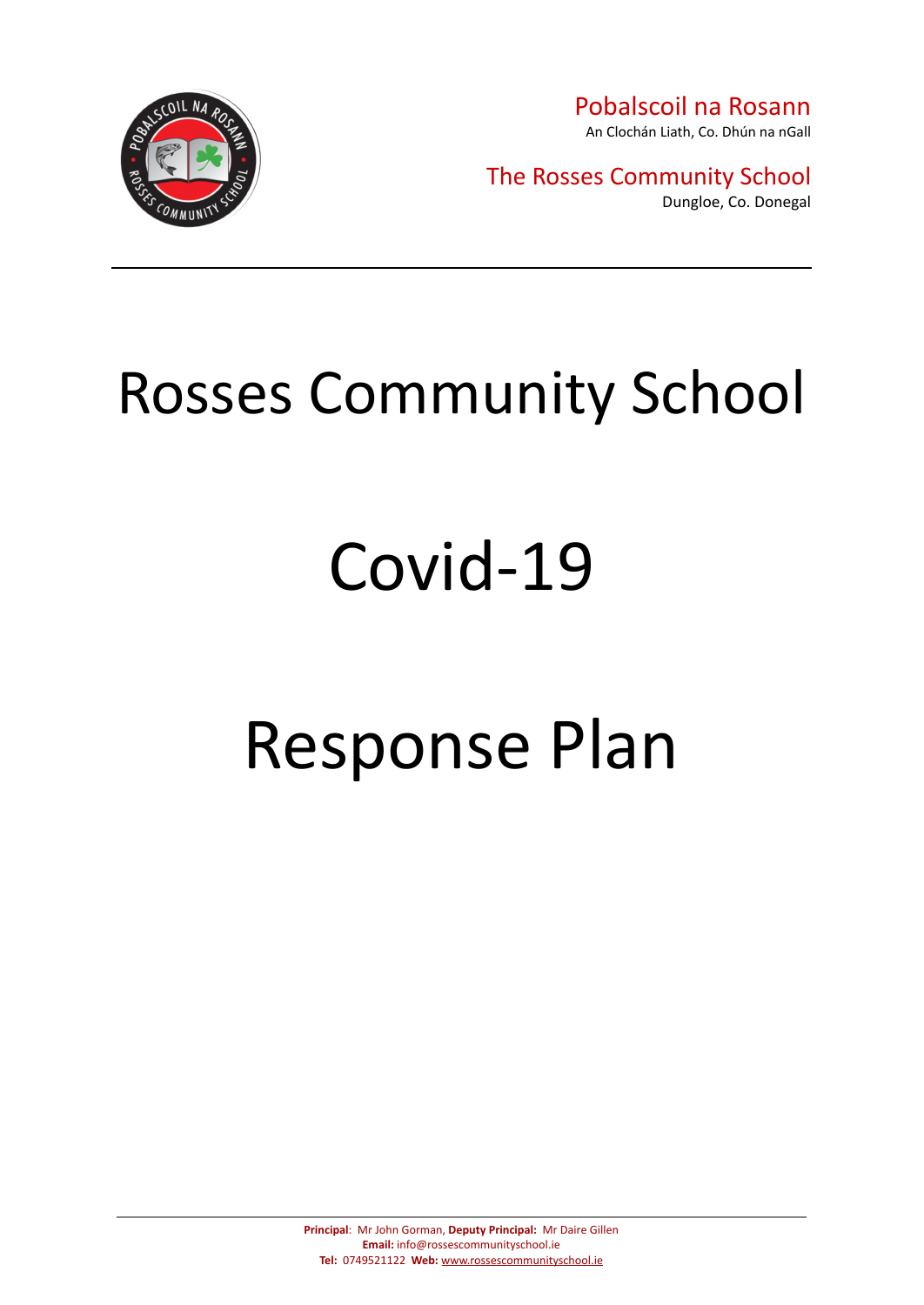

An Clochán Liath, Co. Dhún na nGall

# The Rosses Community School

Dungloe, Co. Donegal

#### **Table of Contents**

- 1. Covid-19 policy statement
- 2. Pre-return to work questionnaire
- 3. Lead Worker Representative
- 4. Risk Assessment
- 5. Contract tracing log
- 6. Management checklist
- 7. Dealing with suspected case of COVID-19
- 8. Checklist for Lead Worker Representative
- 9. Checklist for cleaning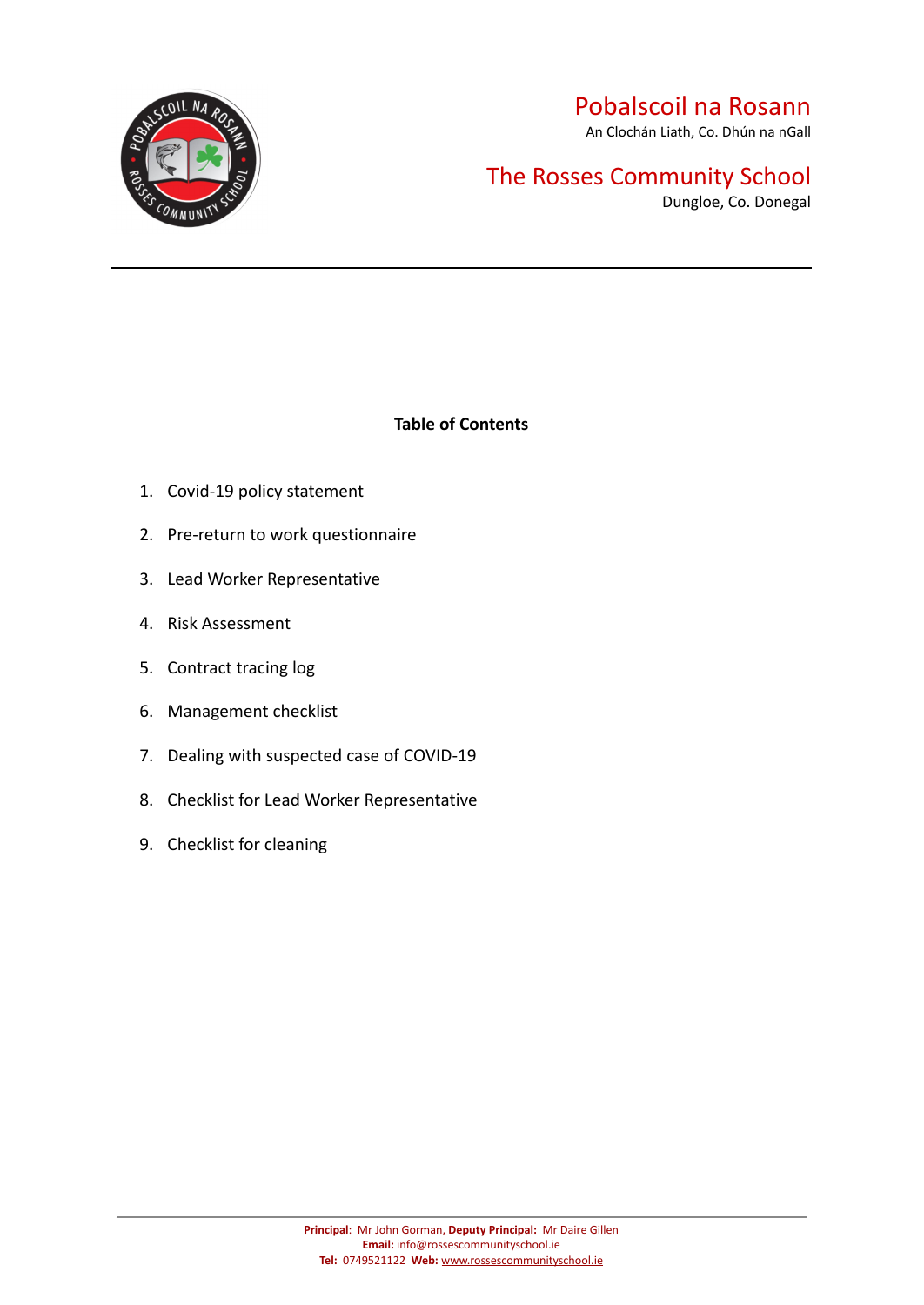## The Rosses Community School

Dungloe, Co. Donegal

#### **Covid - 19 Policy 2020/21**

The Rosses Community School is committed to providing a safe and healthy workplace for all our staff and a safe learning environment for all our pupils. To ensure that, we have developed the following COVID-19 Response Plan. The BOM and all school staff are responsible for the implementation of this plan and a combined effort will help contain the spread of the virus. We will:

- continue to monitor our COVID-19 response and amend this plan in consultation with our staff
- provide up to date information to our staff and pupils on the Public Health advice issued by the HSE and Gov.ie
- display information on the signs and symptoms of COVID-19 and correct hand washing techniques
- agree with staff, a worker representative who is easily identifiable to carry out the role outlined in this plan
- inform all staff and pupils of essential hygiene and respiratory etiquette and physical distancing requirements
- adapt the school to facilitate physical distancing as appropriate in line with the guidance and direction of the Department of Education
- keep a contact log to help with contact tracing
- ensure staff engage with the induction / familiarisation briefing provided by the Department of Education
- implement the agreed procedures to be followed in the event of someone showing symptoms of COVID-19 while at school
- provide instructions for staff and pupils to follow if they develop signs and symptoms of COVID-19 during school time
- implement cleaning in line with Department of Education advice
- All school staff will be consulted on an ongoing basis and feedback is encouraged on any concerns, issues or suggestions.

This can be done through the Lead Worker Representative(s), who will be supported in line with the agreement between the Department and education partners.

Mr John Gorman, Principal 18/08/2020

*Adopted by Board of Management at meeting on 8th February 2021*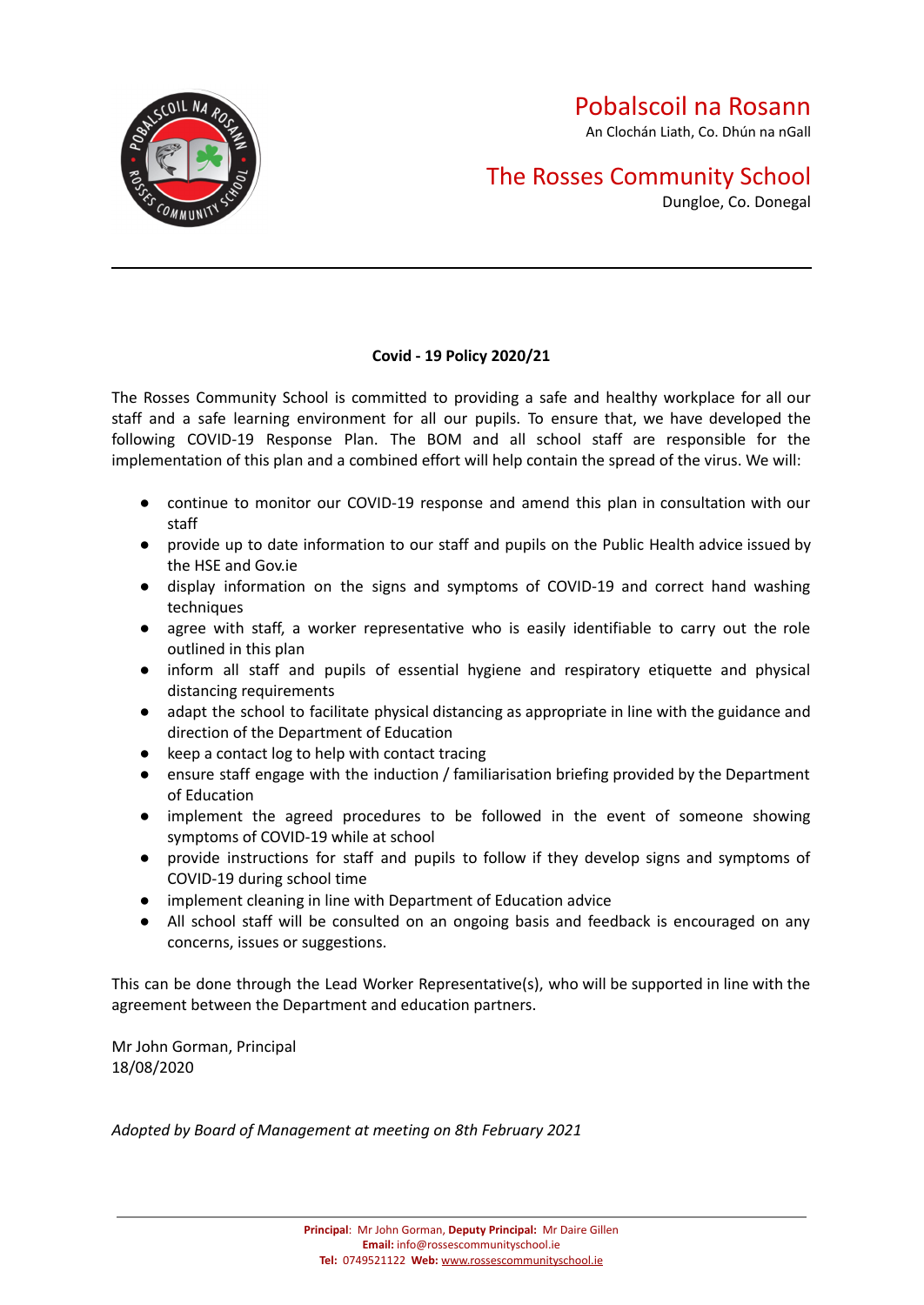

## The Rosses Community School

Dungloe, Co. Donegal

#### **Response Plan**

● Face coverings are for all students and staff where physical distancing of 2m cannot be guaranteed. Students and staff with medical conditions do not need to wear masks.

● There must be no physical contact between staff members, and between staff and students.

This includes hand shaking etc. Physical distancing must be maintained at all times.

● Teachers are required to support the learning of students unable to attend school. This can be facilitated by online lessons, google classroom and email.

● Classrooms must be kept clutter free at all times. The use of textbooks etc. must be minimized and teachers are asked to fully utilize chromebooks to their fullest capacity.

● If your classroom is above capacity at any time, please notify management immediately and arrangements will be made. Larger class groupings will be facilitated in the library and science labs.

● Students and staff will be asked to sanitize their workspace when leaving a classroom. Sanitation wipes are provided in each room and can be disposed of in the new bins provided. Hand sanitizer dispensers are placed outside of each classroom and office.

● Please allow time at the end of each lesson for students to complete sanitation of their work station.

● Additional cleaning will take place each day and sanitising agents will be natural products to help ensure the safest products and processes possible are followed.

● Break and Lunch have been staggered and extra supervision has been put in place during these times - to monitor social distancing in the queue and social areas. An increase in break time supervision will reduce the number of classes you will need to supervise as part of S&S. Three teachers will supervise mornings and four will supervise break and lunch.

● The school gym will be out of bounds at break and lunchtime to ease supervision pressures.

● A one way system will be in operation throughout the school to minimize contact with others and staff are asked to remind students of social distancing and personal hygiene throughout the school day.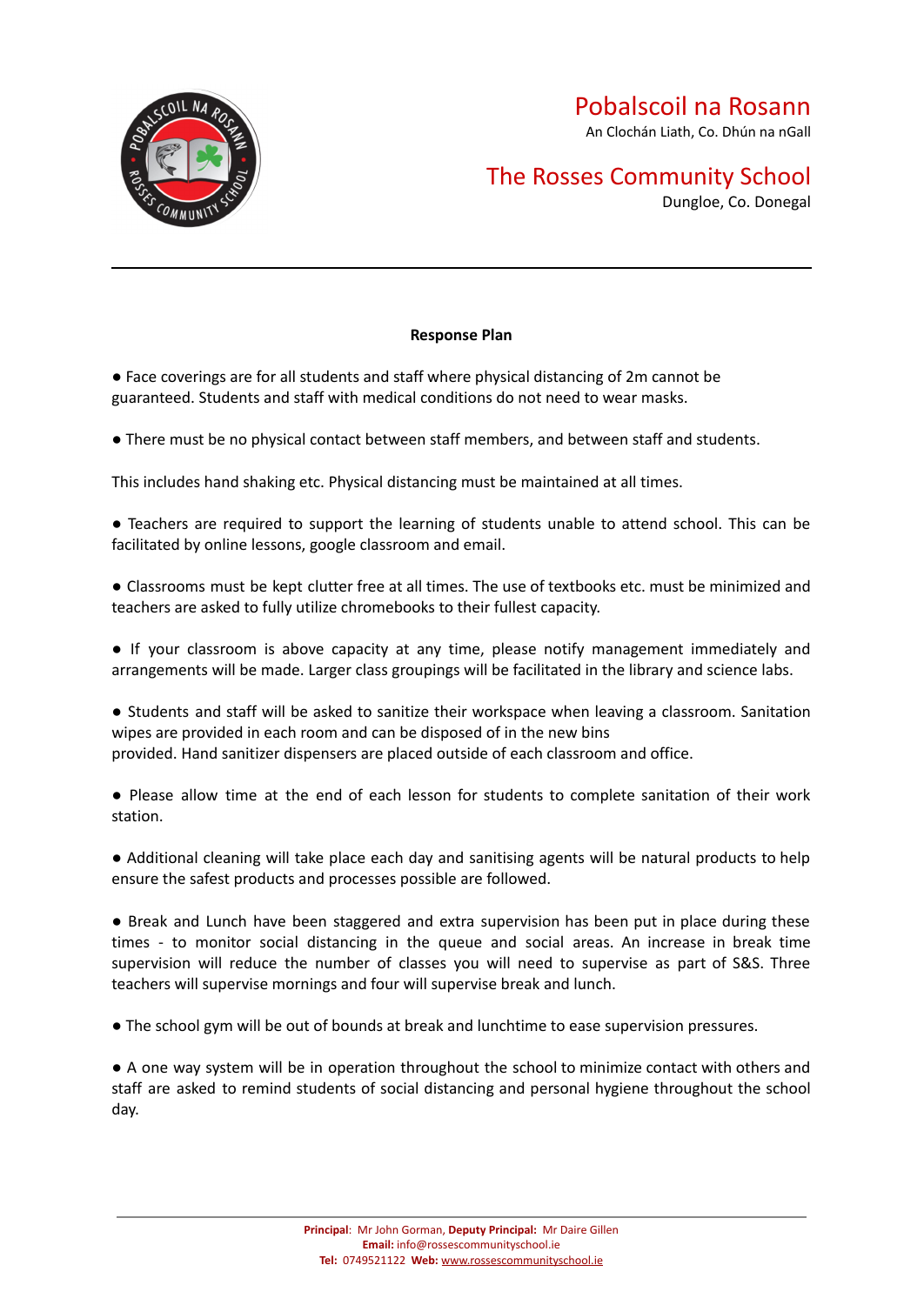

## The Rosses Community School

Dungloe, Co. Donegal

Break times and lunch times will be staggered to minimize the amount of students accessing the canteen and social areas at a given time. (Times to be confirmed). The staffroom will also be restricted to 24 staff members at a given time and 4 staff members per table. A cashless payment system is being introduced and students and staff can top up their fob online to purchase from the canteen.

● Cups and cutlery have been removed from the staffroom. Paper cups and disposable cutlery will be provided but staff are encouraged to bring their own and take it with them.

● Meeting rooms will not be available for the foreseeable future and staff are asked to conduct departmental meetings and team meetings in classrooms, fully complying with guidelines and with good ventilation.

● Meetings with parents will be by appointment only and walk-ins to the front office will not be permitted. Also meetings with the Principal and Deputy will be by appointment only to minimize the use of these offices.

● Protocol on visitors and guests will be in line with Department and Public Health guidelines.

● A Covid Room has been set up in Room 1 for students who show symptoms or are feeling unwell. For information on protocols for suspected cases etc. please refer to the school's Covid Response Policy.

● Staff are asked to continually remind students of the protocols on social distancing, good hand hygiene and mask wearing.

● Bealach na Rosann - Our walk time will continue each day at 12:30pm - Year groups will be staggered for the walk and called on every two minutes. Please ensure that your group stays together during the walk and avoid interactions with other groups of students.

● Students who are scheduled for PE on a given day are permitted to wear their own clothes to school as changing facilities are not available. Other students must wear a clean uniform to school each day.

#### **NB**

**If you are feeling unwell or displaying any symptoms, please do not present to work.**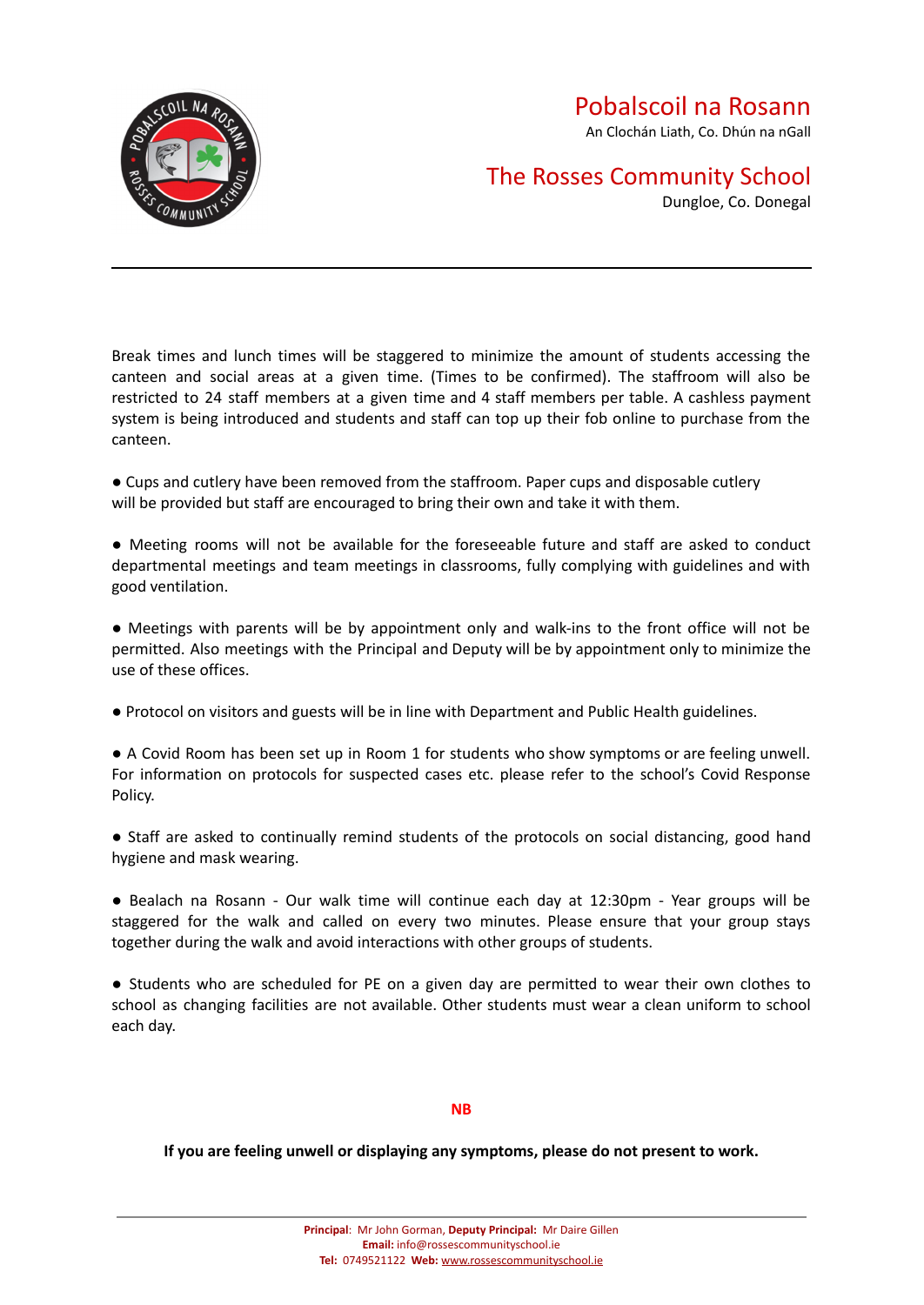

# The Rosses Community School

Dungloe, Co. Donegal

#### **Protocols for Dealing with a Suspected Case of COVID-19**

It is imperative that staff or students should not attend school if displaying any symptoms of COVID-19.

If a staff member/student displays symptoms of COVID-19 while at school the following are the procedures will be implemented:

● If the person with the suspected case is a student, the parents/guardians will be contacted immediately.

● The person will be isolated in the designated isolation area via, keeping at least 2 metres away from the symptomatic person and also making sure that others maintain a distance of at least 2 metres from the symptomatic person at all times.

- He/she will wear the mask if in a common area with other people or while exiting the premises.
- We will assess whether the individual who is displaying symptoms can immediately be directed to go home/be brought home by parents and call their doctor and continue self-isolation at home.
- If the person is well enough to go home, we will arrange for them to be transported home by a family member, as soon as possible and will advise them to inform their GP by phone of their symptoms.
- Appropriate cleaning of the isolation area and work areas involved will be carried out at all times.

#### **NB: Reminder to anyone attending school who has travelled abroad:**

Government policy, which is based on official public health advice, continues to advise against non-essential travel overseas for everyone.

It is a requirement for anyone coming into Ireland, from locations other than those with a rating of **'normal precautions' ("green"), to restrict their movements for 14 days, and this includes school staff, parents and children or other students coming from abroad to attend school in Ireland.**

**Restricting your movements means staying indoors in one location and avoiding contact with other people and social situations as much as possible.**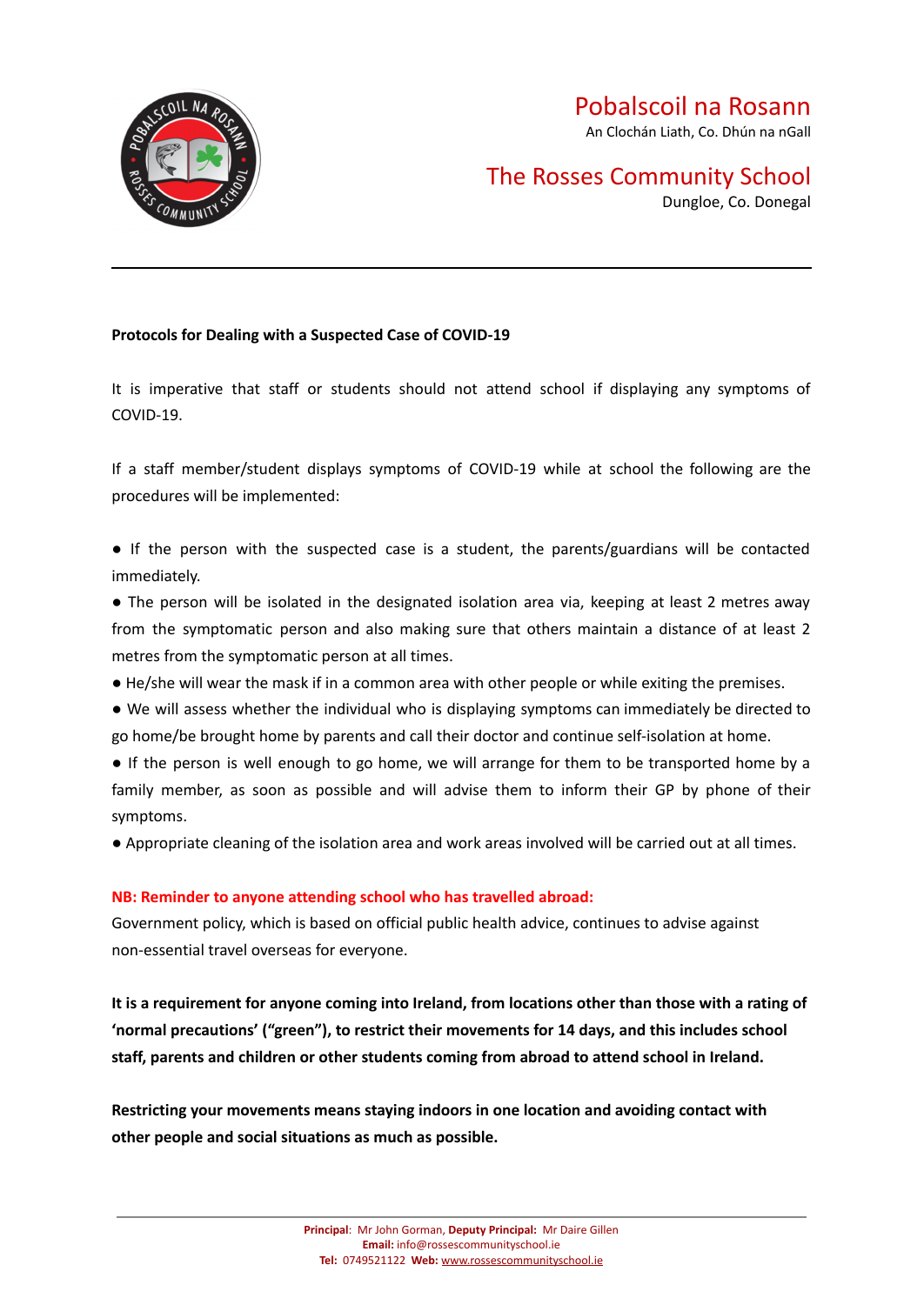

An Clochán Liath, Co. Dhún na nGall

## The Rosses Community School

Dungloe, Co. Donegal

### **Pre-Return to Work Questionnaire COVID-19**

This questionnaire must be completed by staff **at least 3 days** in advance of returning to work. If the answer is Yes to any of the below questions, you are advised to seek medical advice before returning to work.

**Name: Date:**

| Name of School: | <b>Rosses Community School</b> | Name of Principal: John Gorman |
|-----------------|--------------------------------|--------------------------------|
|                 |                                |                                |

| <b>Questions</b>                                                                                                                                          | YES |  |
|-----------------------------------------------------------------------------------------------------------------------------------------------------------|-----|--|
| Do you have symptoms of cough, fever, high temperature, sore throat, runny nose,<br>breathlessness or flu like symptoms now or in the past 14 days?       |     |  |
| Have you been diagnosed with confirmed or suspected COVID-19 infection in the last<br>14 days?                                                            |     |  |
| Have you been advised by the HSE that you are a close contact of a person who is a<br>confirmed or suspected case of COVID-19 in the past 14 days?        |     |  |
| Have you been advised by a doctor to self-isolate at this time?                                                                                           |     |  |
| Have you been advised by a doctor to cocoon at this time?                                                                                                 |     |  |
| Have you been advised by your doctor that you are in the very high risk group?<br>If yes, please liaise with your doctor and Principal re return to work. |     |  |

I confirm, to the best of my knowledge, that I have no symptoms of COVID-19, I am self-isolating, I am not awaiting results of a COVID-19 test, I have been advised to restrict my movements. Please note: The school is collecting this sensitive personal data for the purposes of maintaining safety within the workplace in light of the Covid-19 pandemic. The legal basis for collecting this data is based on vital public health interests and maintaining occupational health and will be held securely in line with our retention policy.

Signed: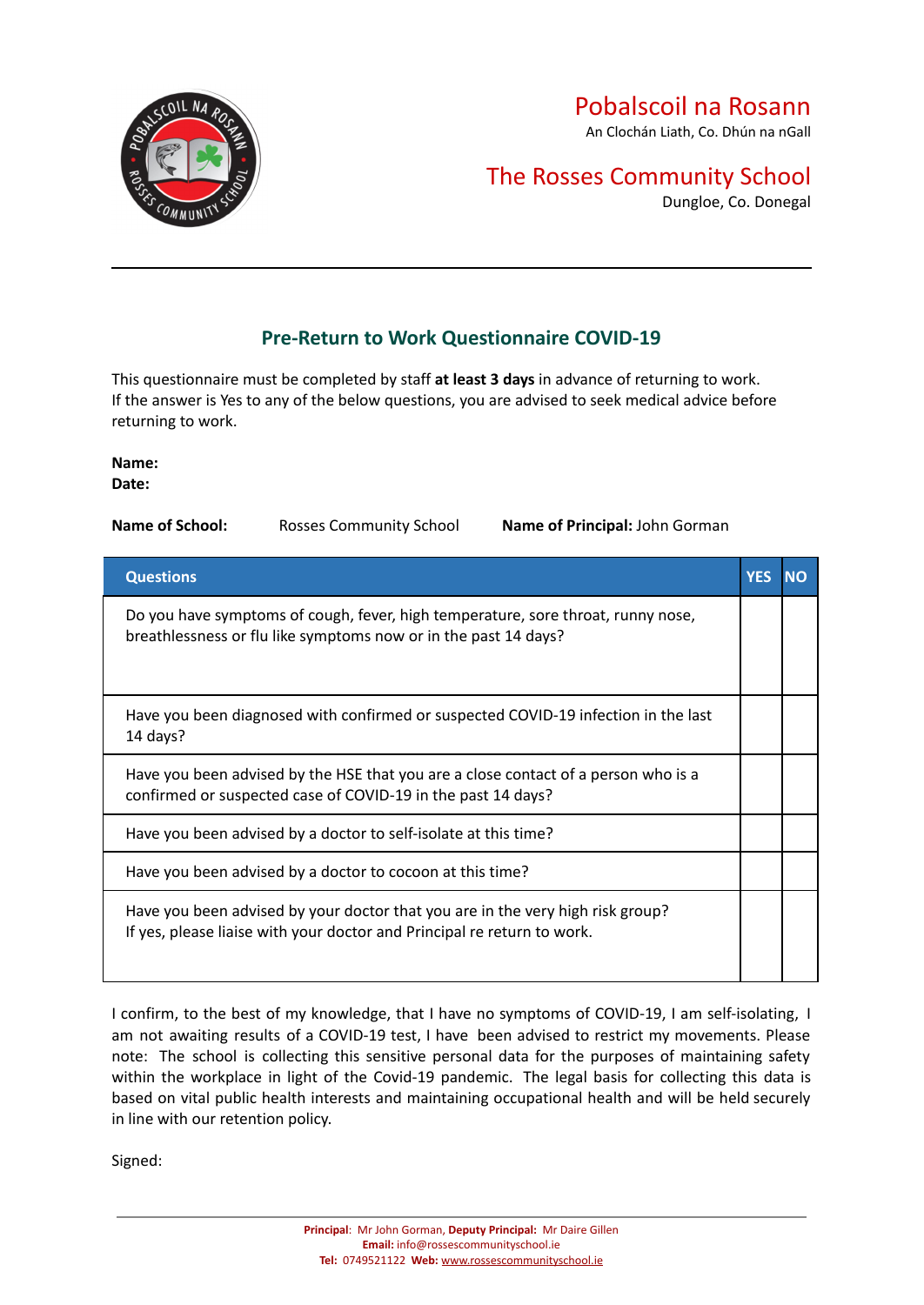

An Clochán Liath, Co. Dhún na nGall

## The Rosses Community School

Dungloe, Co. Donegal

#### **Lead Work Representative**

The staff at Rosses Community school have appointed the following members of staff as the Lead Worker Representatives:

- Michelle Gallagher Teacher
- Martin Gibson Teacher
- Dessie Gallagher Ancillary Staff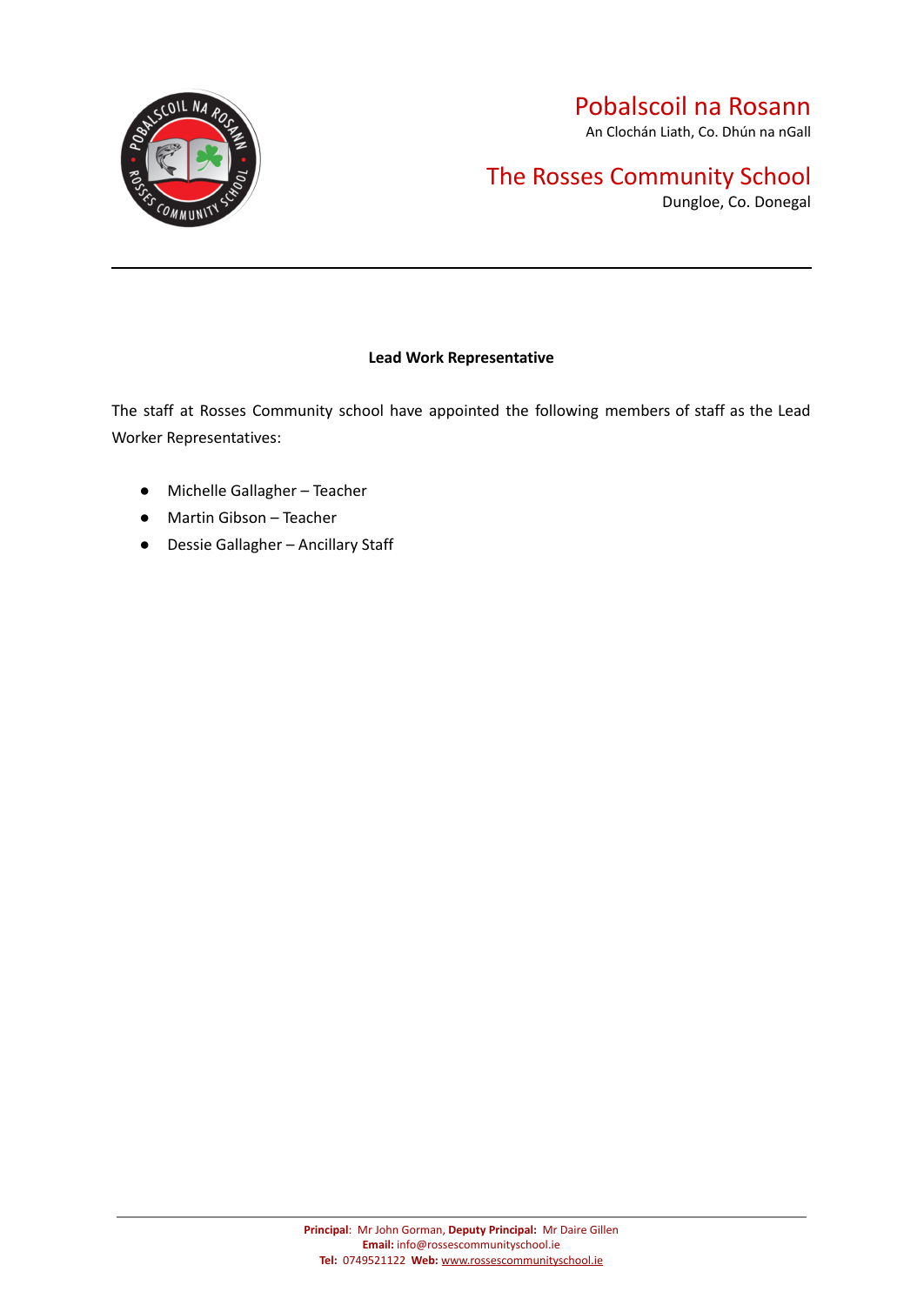

An Clochán Liath, Co. Dhún na nGall

## The Rosses Community School

Dungloe, Co. Donegal

|                        | responsible<br>Person<br>Action/to do list/outstanding controls<br><b>*Risk rating applies to outstanding</b><br>controls outlined in this column |  |                                                                                                                                                                                                        |                                 |
|------------------------|---------------------------------------------------------------------------------------------------------------------------------------------------|--|--------------------------------------------------------------------------------------------------------------------------------------------------------------------------------------------------------|---------------------------------|
| <b>Risk Assessment</b> |                                                                                                                                                   |  | Low Risk                                                                                                                                                                                               |                                 |
|                        | In place?<br>control<br>Is this                                                                                                                   |  |                                                                                                                                                                                                        | <b>Date:</b>                    |
|                        | controls are in<br>place risk will<br>be reduced)<br>When all                                                                                     |  | If there is one or more High Risk (H) actions needed, then the risk of injury could be high and immediate<br>action should be taken. Medium Risk (M) actions should be dealt with as soon as possible. |                                 |
|                        | <b>Risk rating Controls</b><br>H=High<br>M=Medium<br>Listow                                                                                       |  |                                                                                                                                                                                                        |                                 |
|                        | What<br>Is the<br>risk?                                                                                                                           |  |                                                                                                                                                                                                        |                                 |
|                        | present?<br>Y/N<br>hazard<br>Is the                                                                                                               |  |                                                                                                                                                                                                        |                                 |
|                        | Hazards                                                                                                                                           |  | (L) actions should be dealt with as soon as practicable.                                                                                                                                               | Risk Assessment carried out by: |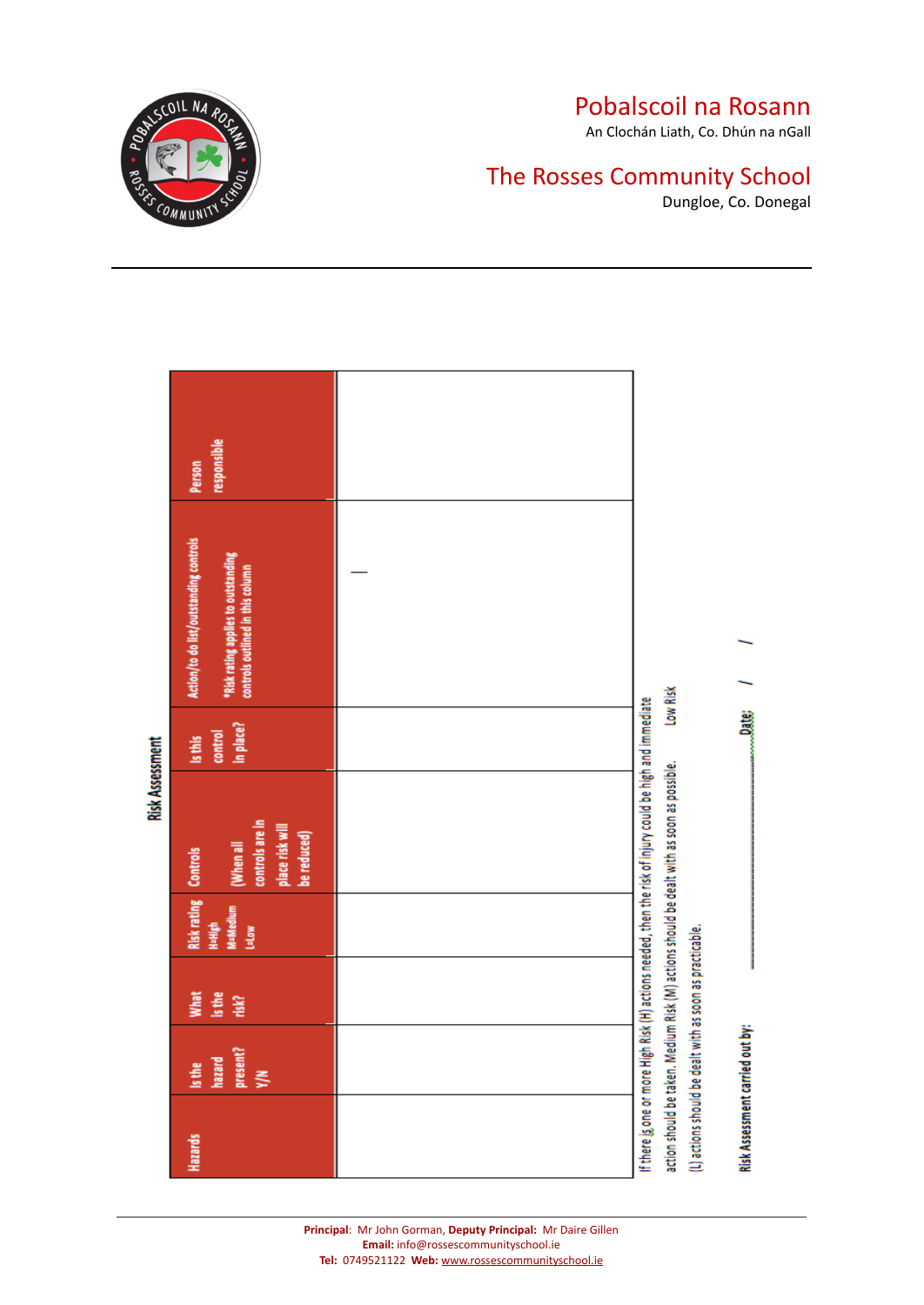An Clochán Liath, Co. Dhún na nGall

## The Rosses Community School

Dungloe, Co. Donegal



#### **Contact Tracing Log**

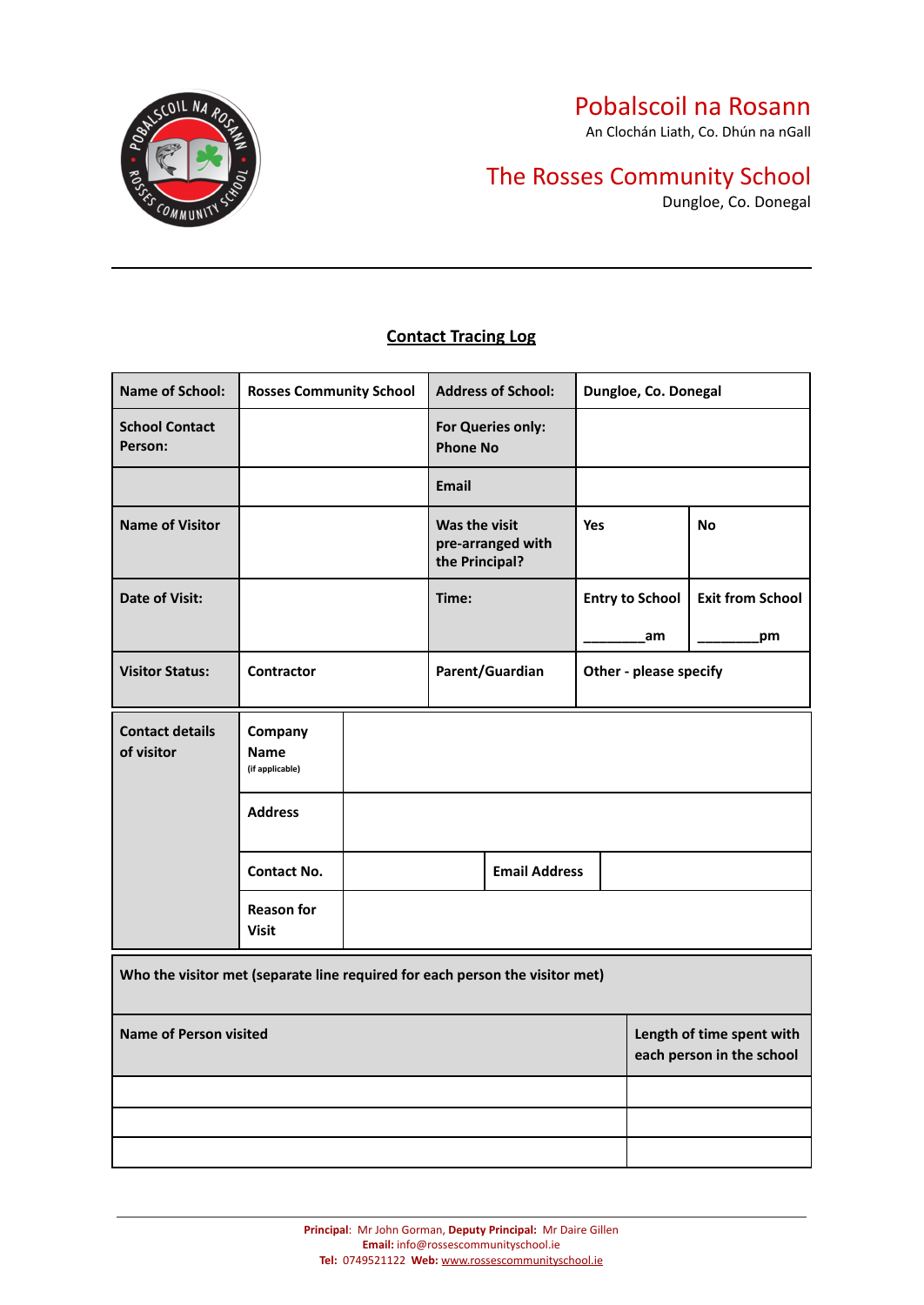

An Clochán Liath, Co. Dhún na nGall

## The Rosses Community School

Dungloe, Co. Donegal

#### **Appendix 6 Checklist for School Management**

This checklist supports planning and preparation, control measures and induction needed to support a safe return to school for students, staff, parents and others.

#### **For completion by the agreed person with overall responsibility of managing the implementation** of the COVID-19 Response plan. This is likely to be the principal (with supports as agreed with the **Department).**

#### **Planning and Systems**

- 1. Is there a system in place to keep up to date with the latest advice from Government and DES, to ensure that advice is made available in a timely manner to staff and students and to adjust your plans and procedures in line with that advice?
- 2. Have you appointed staff member/s to the Lead Worker [Representative](https://www.gov.ie/en/publication/744f4-appendices-checklists-and-policies-that-schools-must-follow-covid-19-response-plan-for-safe-reopening-of-schools/#appendix-3-lead-worker-representative) (LWR) position in accordance with the agreed protocol?
- 3. Have you advised staff as to who has been appointed to the position of LWR?
- 4. Have you prepared a school [COVID-19](https://www.gov.ie/en/publication/7acad-reopening-our-post-primary-schools/#covid-19-response-plan-for-safe-reopening-of-post-primary-schools) response plan and made it available to staff and students?
- 5. Have you a system in place to provide staff and students with information and guidance on the measures that have been put in place to help prevent the spread of the virus and what is expected of them?
- 6. Have you displayed the [COVID-19](https://www.gov.ie/en/publication/2da43-signage-for-reopening-of-schools/) posters in suitable locations highlighting the signs and symptoms of COVID-19?
- 7. Have you told staff and students of the purpose of the COVID-19 contact log?
- 8. Have you a [COVID-19](https://www.gov.ie/en/publication/744f4-appendices-checklists-and-policies-that-schools-must-follow-covid-19-response-plan-for-safe-reopening-of-schools/#appendix-5-contact-tracing-log) contact log in place to support HSE tracing efforts if required?
- 9. Have you informed staff on the measures that have been put in place to help prevent the spread of the virus and what is expected of them, and provided a system for them to raise issues or concerns and to have them responded to?
- 10. Have you reviewed and updated risk [assessments](https://www.gov.ie/en/publication/744f4-appendices-checklists-and-policies-that-schools-must-follow-covid-19-response-plan-for-safe-reopening-of-schools/#appendix-4-risk-assessment) in line with Department advice to take account of any controls to help prevent the spread of COVID-19?
- 11. Have you updated emergency plans, in particular to take account of the COVID response plan?

#### **Staff**

- 1. Have you made available to each staff member a COVID-19 [return-to-work](https://www.gov.ie/en/publication/744f4-appendices-checklists-and-policies-that-schools-must-follow-covid-19-response-plan-for-safe-reopening-of-schools/#appendix-2-pre-return-to-work-questionnaire) form to be completed and returned 3 days before they return to the workplace?
- 2. Are you aware of staff members who are at very high risk under the HSE [guidance](https://www2.hse.ie/conditions/coronavirus/people-at-higher-risk.html) on people most at risk and advised them of the Department of Education's agreed arrangements for management of those staff?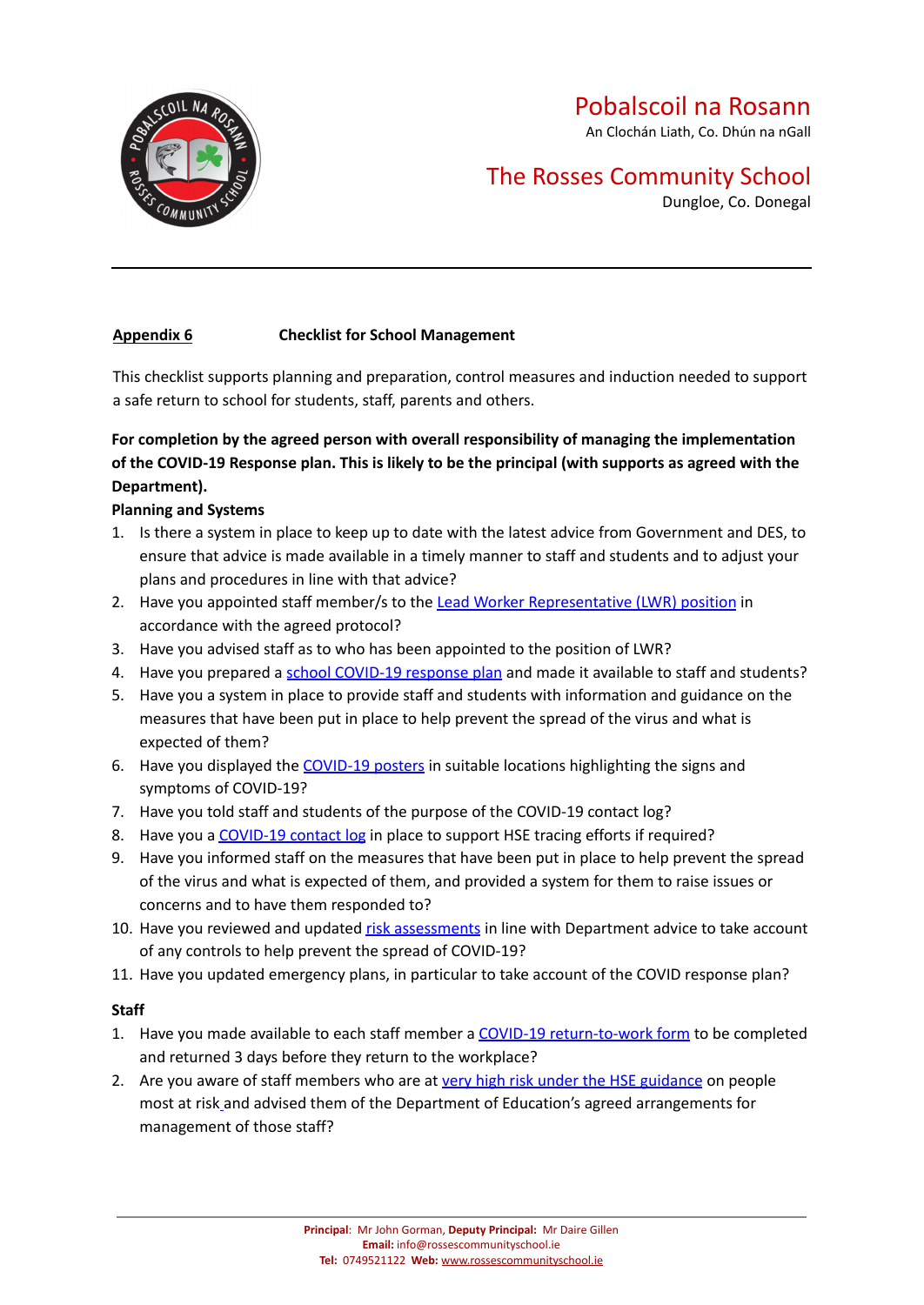An Clochán Liath, Co. Dhún na nGall



## The Rosses Community School

Dungloe, Co. Donegal

- 3. Have you advised staff and students they must stay at home if sick or if they have any [symptoms](https://www2.hse.ie/conditions/coronavirus/symptoms.html) of COVID-19?
- 4. Have you told staff and students what to do and what to expect if they start to develop symptoms of COVID-19 while in school, including where the isolation area is?
- 5. Have you advised staff of the availability of the supports of the occupational health and wellbeing programme through Spectrum Life?

#### **Training and Induction**

- 1. Have you advised staff and students to view the [Department](https://www.gov.ie/en/publication/dd7fb-induction-training-for-reopening-schools/) of Education's training materials which are available online?
- 2. Have you taken the necessary steps to update your school induction / familiarisation training to include all information relating to COVID-19?
- *3.* Have first aiders, if available, been given updated training on infection prevention and control re hand hygiene and use of PPE as appropriate? *(It is intended that training will be provided as part of the DES online training programme).*

#### **Buildings / Equipment**

- 1. If you have mechanical ventilation does it need cleaning or maintenance before the school reopens?
- 2. Does your water system need flushing at outlets following low usage to prevent [Legionnaire's](https://www2.hse.ie/conditions/legionnaires-disease.html) [Disease?](https://www2.hse.ie/conditions/legionnaires-disease.html)
- 3. Have you visually checked, or had an appropriate person check, all equipment in the school for signs of deterioration or damage before being used again?
- 4. Have you arranged for the school including all equipment, desks, benches, doors and frequently touched surfaces points, been thoroughly cleaned before reopening?

#### **Control Measures in place**

#### **Hand / respiratory hygiene**

- **1.** Have you accessed supplies of hand sanitizers and any necessary PPE equipment in line with the HPSC health guidance relating to the [reopening](https://assets.gov.ie/78748/8796d60e-790e-4007-add1-de18e509a3c1.pdf) of schools, from the national framework provided by the Department? This framework close to being finalised and will be available for drawdown with guidance as to how and what to order accompanying it.
- 2. Are there hand washing/hand sanitising stations in place to accommodate staff, students and visitors adhering to hand hygiene measures in accordance with Department guidance?
- **3.** Have arrangements been made for staff and students to have regular access to hand-washing/hand sanitising facilities as appropriate?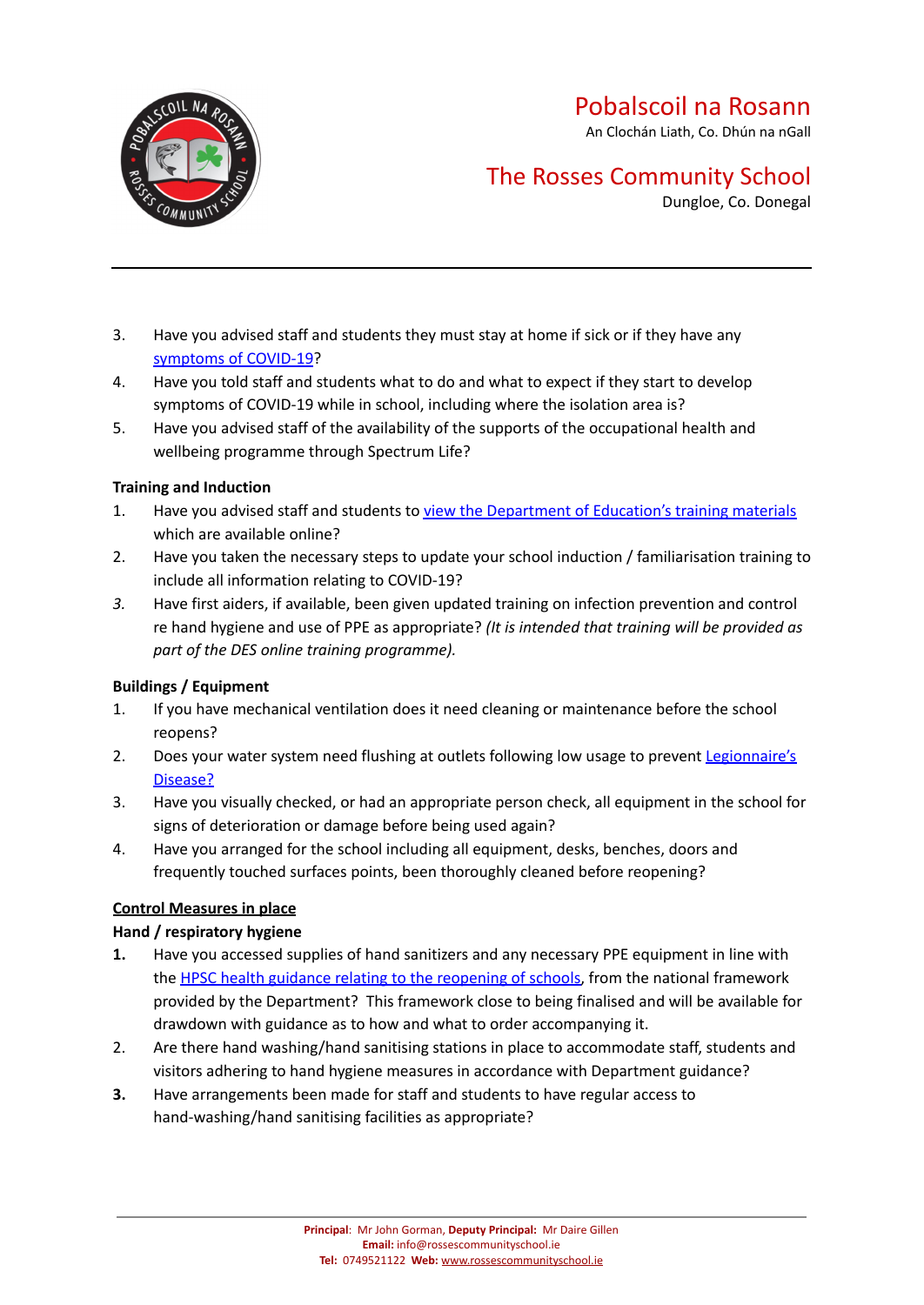An Clochán Liath, Co. Dhún na nGall



## The Rosses Community School

Dungloe, Co. Donegal

- **4.** Are hand sanitisers easily available and accessible for all staff, students and visitors e.g. in each classroom and at entry and exit points to school buildings?
- 5. Have you made arrangements to ensure hand hygiene facilities are regularly checked and well-stocked?
- **6.** Does the alcohol-based hand sanitiser have at least 60% ethanol or 70% isopropanol as the active ingredient?
- **7.** Have you informed staff and students about the importance of hand washing?
- 8. Have you arranged for staff and students to view how to wash their [hands](https://www2.hse.ie/wellbeing/how-to-wash-your-hands.html) (with soap and water for at least 20 seconds) and dry them correctly through the use of the HSE video resource?
- 9. Have you shown staff and students how to use hand sanitiser correctly and where hand-sanitising stations are located?
- **10.** Have you displayed posters on how to wash hands correctly in appropriate locations?
- 11. Have you told staff and students when they need to wash their hands or use hand sanitiser? This includes:
	- before and after eating and preparing food after coughing or sneezing after using the toilet where hands are dirty before and after wearing gloves before and after being on public transport before leaving home when arriving/leaving the school /other sites after each class after touching potentially contaminated surfaces if in contact with someone displaying any COVID-19 symptoms
- 12. Have you told staff and students of the importance of good respiratory measures to limit the spread of the virus, including?
	- avoid touching the face, eyes, nose and mouth
	- cover coughs and sneezes with an elbow or a tissue
	- dispose of tissues in a covered bin

#### **Physical Distancing:**

- **1.** Have you identified all available school space to be used to maximise physical distancing?
- 2. Have you reviewed the templates provided by the [Department](https://www.gov.ie/en/publication/7acad-reopening-our-post-primary-schools/#additional-guidelines-and-procedures) of Education which show options for revised layout of school rooms to meet physical distancing requirements?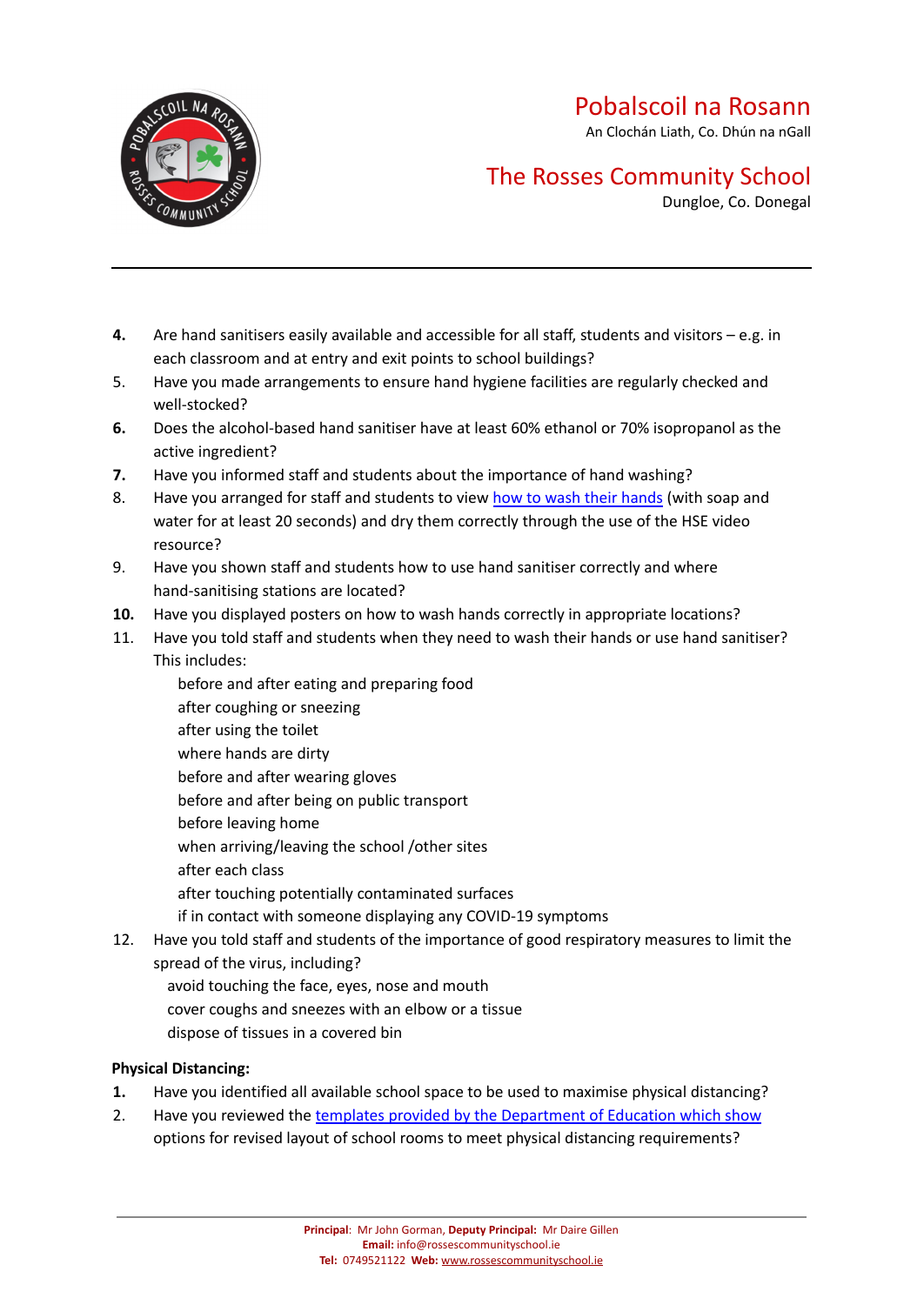An Clochán Liath, Co. Dhún na nGall



## The Rosses Community School

Dungloe, Co. Donegal

- **3.** Have you arranged to revise the layout of the rooms and furniture as per the Department guidelines?
- **4.** Have you arranged in each room that the teacher's desk should be at least 1 metres (and where possible 2 metres) away from student desks?
- **5.** Have you arranged in each room that students would be, at least 1 metres and (where possible 2 metres) away from each other?
- **6.** Have you where possible and practicable assigned students to main class cohorts to minimise the risk of infection from COVID-19?
- **7.** Have you arranged the timetable to facilitate double classes where possible and practicable?
- **8.** Have you advised staff and students that when students are moving to an elective subject they would, where practicable be seated with members of their main class cohort?
- 9. Have you made arrangements to limit interaction on arrival and departure from school and in other shared areas?
- **10.** Have you encouraged walking or cycling to school as much as possible?
- **11.** Have you made arrangements, in so far as possible, to open additional access points to school to reduce congestion?
- **12.** Can you provide a one system for entering and exiting the school, where practical?
- **13.** Have you arranged for staff meetings to be held remotely or in small groups or in large spaces to facilitate physical distancing?
- **14.** Have you taken steps to minimise rotation of staff between classes where possible?
- **15.** Have you a system to regularly remind staff and students to maintain physical distancing?
- **16.** Have you advised staff and students not to shake hands and to avoid any physical contact?
- **17.** Have you stopped all non-essential travel for school activities?

#### **Visitors to Schools**

- 1. Have you identified the activities that involve interacting with essential visitors to schools, made arrangements to minimise the number of such visitors and put in place measures to prevent physical contact, as far as possible?
- 2. Are there arrangements in place to inform essential visitors to schools of the measures to help prevent the spread of infection?
- **3.** Have you a system in place for all visitors who do need to come to the school to make appointment, arrange to contact a central point and to record their visit using the [contact](https://www.gov.ie/en/publication/744f4-appendices-checklists-and-policies-that-schools-must-follow-covid-19-response-plan-for-safe-reopening-of-schools/#appendix-5-contact-tracing-log) [tracing](https://www.gov.ie/en/publication/744f4-appendices-checklists-and-policies-that-schools-must-follow-covid-19-response-plan-for-safe-reopening-of-schools/#appendix-5-contact-tracing-log) log?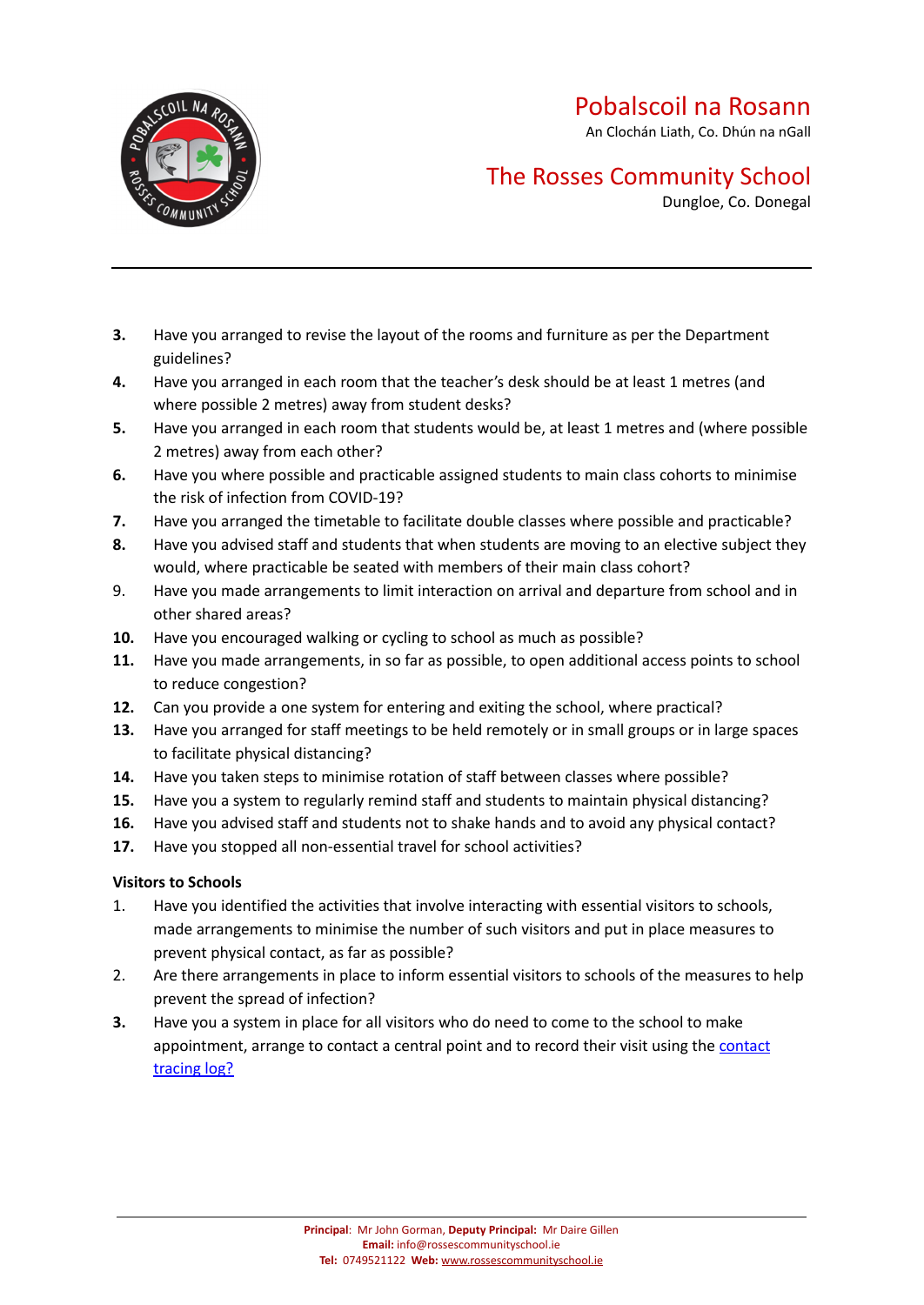

## The Rosses Community School

Dungloe, Co. Donegal

#### **Appendix 7 Checklist for dealing with a suspected case of COVID-19**

Each main class cohort should be considered a separate group for the purpose of managing suspected cases. Each teacher/staff member will be required to manage a suspected case in line with the protocol and training.

**A nominated member of the school management team will be responsible for ensuring that all aspects of the protocol to deal with suspected cases have been adhered to.**

#### **Isolation Area**

- **1.** Have you identified a place that can be used as an isolation area, preferably with a door that can close?
- **2.** The isolation area does not have to be a separate room but if it is not a room it should be 2m away from others in the room.
- **3.** Is the isolation area accessible, including to staff and students with disabilities?
- **4.** Is the route to the isolation area accessible?
- **5.** Have you a contingency plan for dealing with more than one suspected case of COVID-19?
- **6.** Are the following available in the isolation area(s)?
	- Tissues Hand sanitiser Disinfectant/wipes Gloves/Masks Waste Bags **Bins**

#### **Isolating a Person**

- **1.** Are procedures in place to accompany the infected person to the isolation area, along the isolation route with physical distancing from them?
- **2.** Are staff familiar with this procedure?
- **3.** Have others been advised to maintain a distance of at least 2m from the affected person at all times? (it is intended that this will be dealt with as part of DES online training)
- **4.** Is there a disposable mask to wear for the affected person while in the common area and when exiting the building?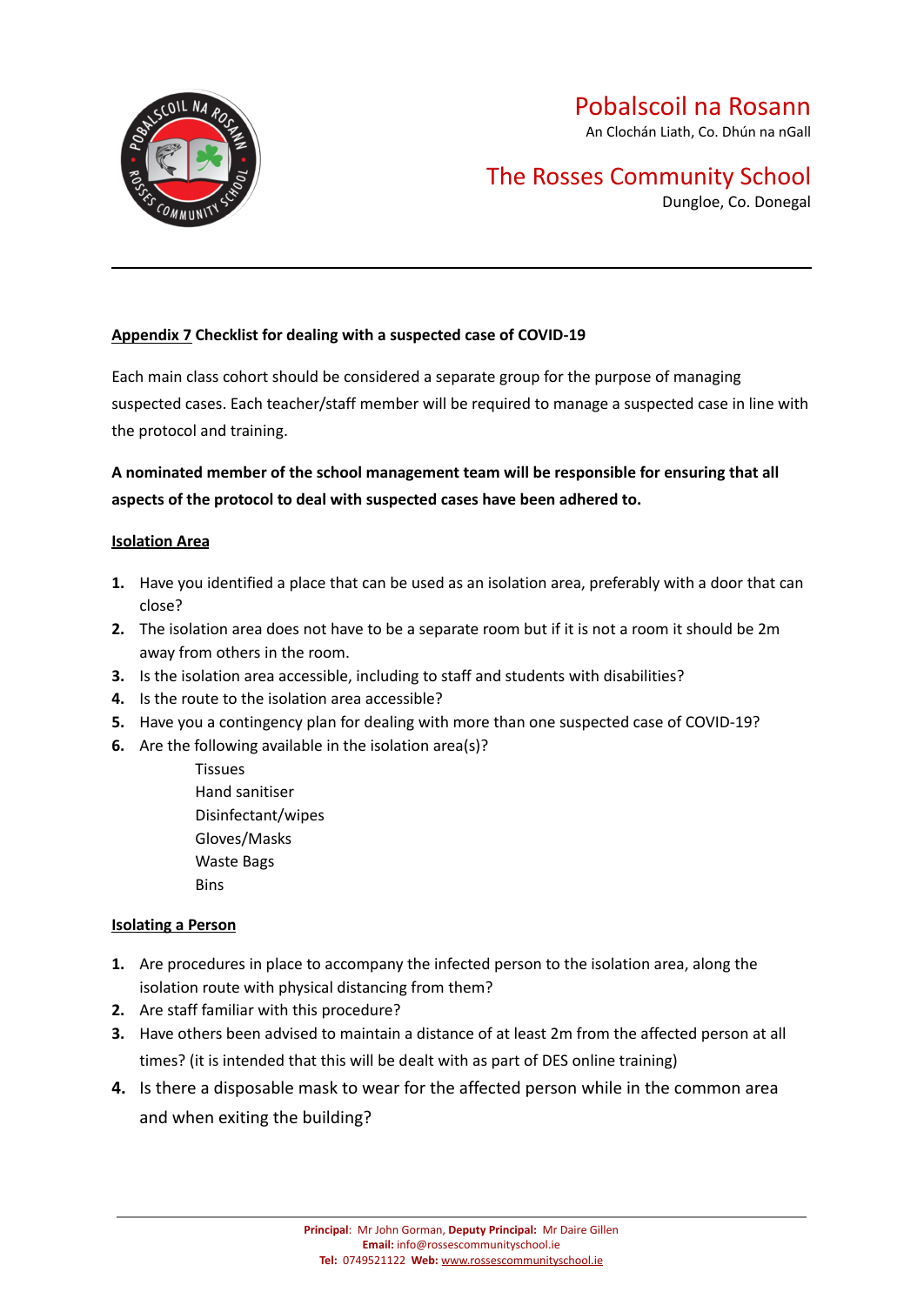

An Clochán Liath, Co. Dhún na nGall

## The Rosses Community School

Dungloe, Co. Donegal

#### **Arranging for the affected person to leave the School**

- 1. Staff have you established by asking them if the staff members feel well enough to travel home?
- 2. Student have you immediately contacted their parents/guardians and arranged for them to collect their student? Under no circumstances can a student use public or school transport to travel home if they are a suspected case of COVID-19.
- 3. The affected person should be advised to avoid touching other people, surfaces and objects.
- 4. The affected person should be advised to cover their mouth and nose with disposable tissue(s) when they cough or sneeze, and to put the tissue in the bin.
- 5. Has transport home or to an assessment centre been arranged if the affected person has been directed to go there by their GP?
- 6. Has the affected person been advised not to go to their GP's surgery or any pharmacy or hospital?
- 7. Has the affected person been advised they must not use public transport?
- 8. Has the affected person been advised to continue wearing the face mask until they reach home?

#### **Follow up**

- 1. Have you carried out an assessment of the incident to identify any follow-up actions needed?
- 2. Have you advised the LWR of the incident in accordance with the agreed protocol?
- 3. Are you available to provide advice and assistance if contacted by the HSE?

#### **Cleaning**

- 1. Have you taken the isolation area out-of-use until cleaned and disinfected?
- 2. Have you made arrangements to clean and disinfect any classroom space where the staff or students were located?
- 3. Have you arranged for cleaning and disinfection of the isolation area and any other areas involved, as soon as practical after the affected person has left the building?
- 4. Have the cleaners been trained in dealing with contaminated areas and supplied with the appropriate PPE? *(It is intended to provide online training for cleaning staff. Appropriate PPE will be available to schools through the national procurement process which schools can access in line with the guidance which will be provided shortly)*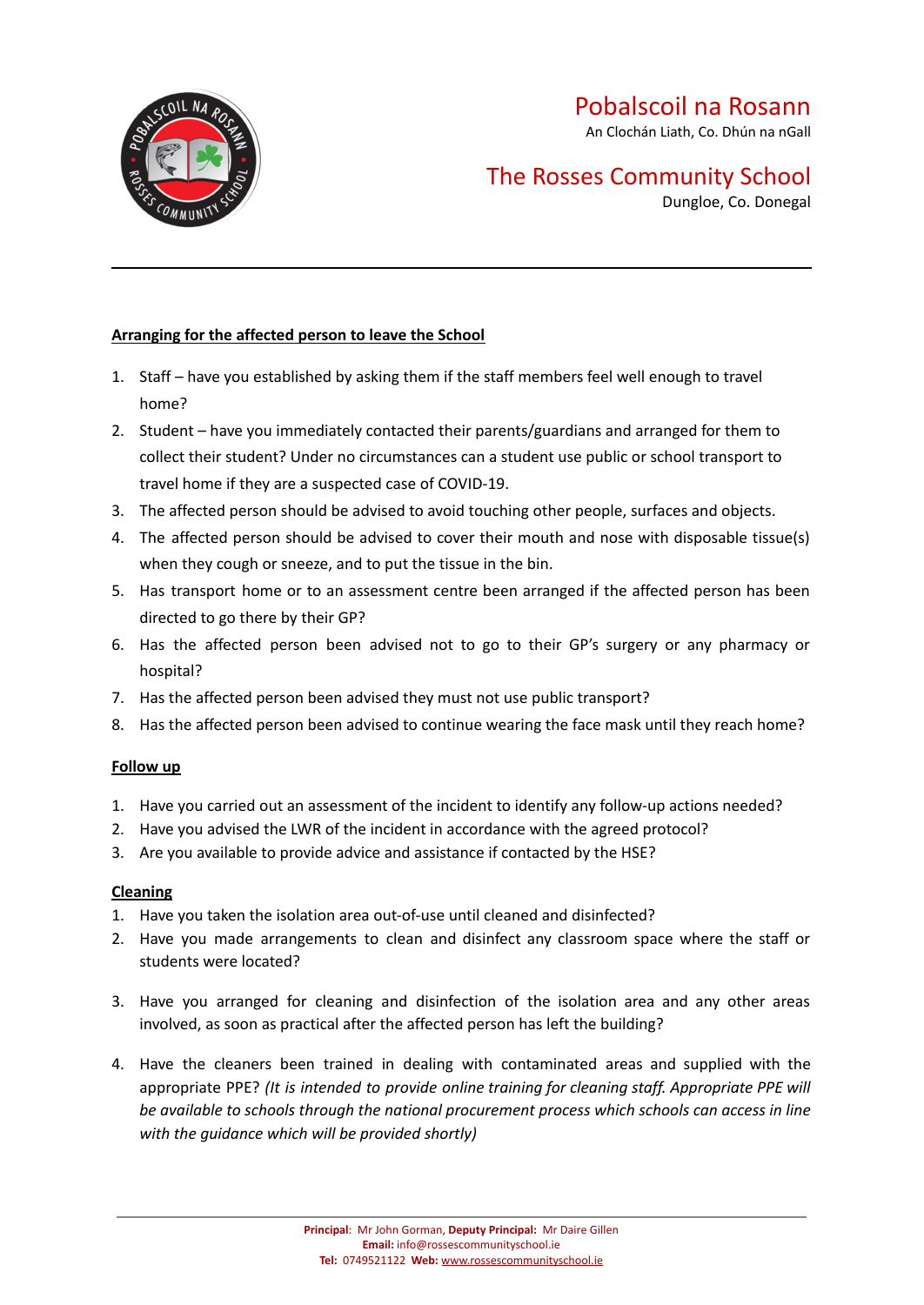

An Clochán Liath, Co. Dhún na nGall

## The Rosses Community School

Dungloe, Co. Donegal

#### **Appendix 8 Checklist Lead Worker Representative**

#### **Checklist of questions in line with the protocol at Appendix 3 as agreed between the Department and management bodies**

- 1. Have you been s/elected by your colleagues on the staff and have you agreed with your school principal to act as a Lead Worker Representative for your school, in accordance with the process for *lead worker representative/s in schools that has been agreed centrally and is to be implemented locally).*
- *2.* Have you been provided with information and training in relation to the role of Lead Worker Representative? (*Training for this role is currently being explored with the HSA).*
- 3. Are you keeping up to date with the latest COVID-19 advice from Government?
- 4. Are you aware of the signs and [symptoms](https://www2.hse.ie/conditions/coronavirus/symptoms.html) of COVID-19?
- 5. Do you know how the virus is [spread?](https://www2.hse.ie/conditions/coronavirus/how-coronavirus-is-spread.html)
- 6. Do you know how to help prevent the spread of COVID-19?
- 7. Have you watched and do you understand the online training provided by the Department of Education and have you been given induction training before returning to school?
- 8. Have you been made aware of the control measures your school has put in place to minimise the risk of you and others being exposed to COVID-19?
- 9. Are you helping in keeping your fellow workers up to date with the latest COVID-19 advice from Government?
- 10. Have you completed the COVID-19 return-to-work form and given it to your school? *(DES template Return-to-Work form available)*
- *11.* Are you aware of the control measures your school has put in place to minimise the risk of you and others being exposed to COVID-19? (*Checklist for School Management available)*
- *12.* On behalf of the employer did your school principal consult with you when putting control measures in place? Control measures have been agreed centrally between the Department and education partners and will be revised as necessary. Consultation at school level should take place on any specific local arrangements necessary to implement the protocol
- **13.** Have you a means of regular communication with the principal and where applicable any other person with overall responsibility for the school COVID-19 plan?
- **14.** Are you co-operating with your school to make sure these control measures are maintained?
- **15.** Have you familiarised yourself with the cleaning requirements needed to help prevent cross contamination? (*Checklist for Cleaning and Disinfection available*)
- **16.** Have you been asked to walk around and check that the control measures are in place and are being maintained?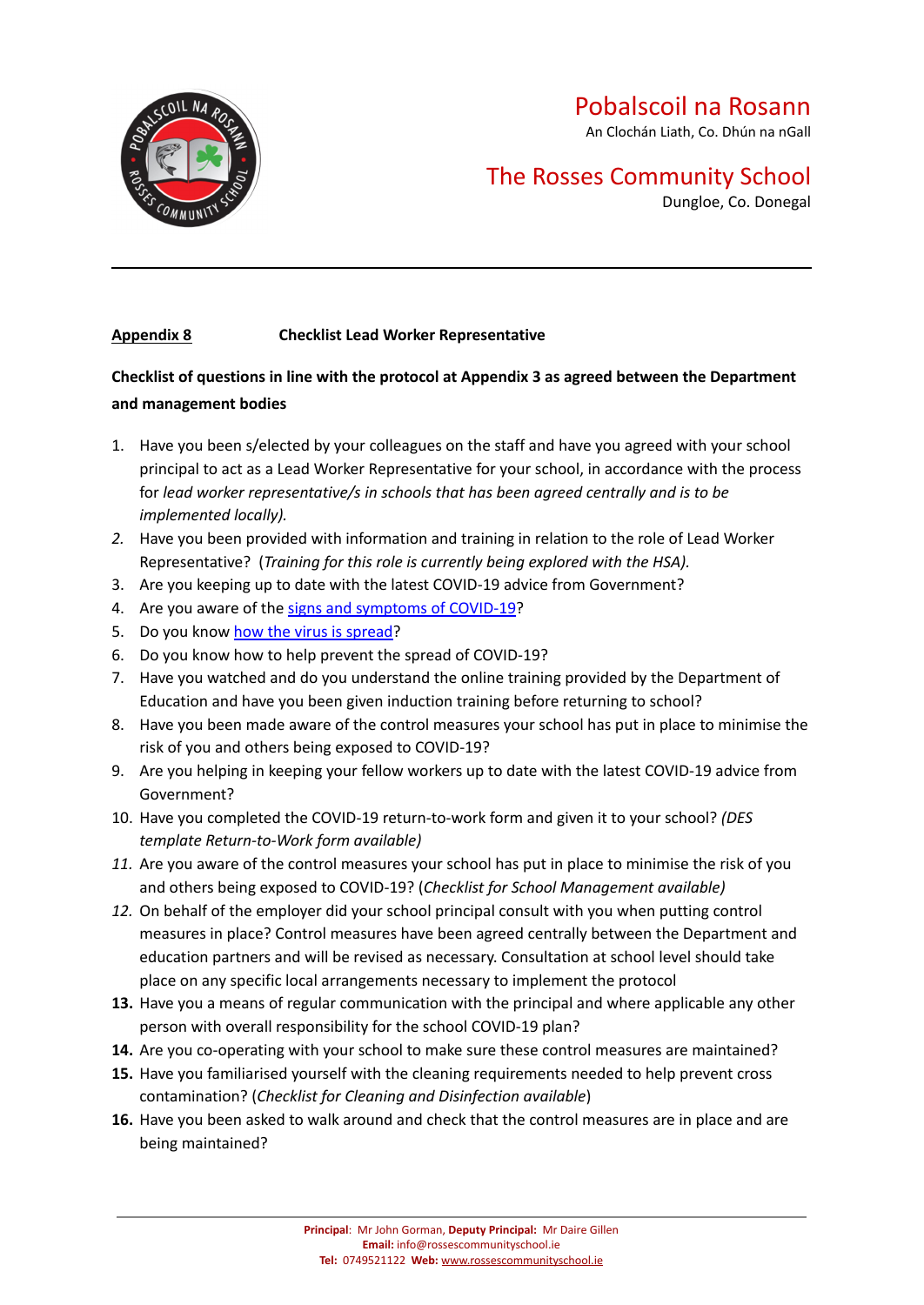An Clochán Liath, Co. Dhún na nGall



## The Rosses Community School

Dungloe, Co. Donegal

- **17.** Are you reporting immediately to the person with overall responsibility for the school COVID-19 plan any problems, areas of non-compliance or defects that you see?
- **18.** Are you keeping a record of any problems, areas of non-compliance or defects and what action was taken to remedy the issue?
- **19.** Are you familiar with what to do in the event of someone developing the symptoms of COVID-19 while at school?
- **20.** Are you co-operating with your school in identifying an isolation area and a safe route to that area? (*Checklist for dealing with suspected case of COVID-19 available)*
- **21.** Are you helping in the monitoring and keeping under review the management of someone developing symptoms of COVID-19 while at school?
- **22.** Once the affected person has left the school, are you helping in assessing what follow-up action is needed?
- **23.** Are you helping in maintaining the staff and student contact log?
- **24.** Have you been made aware of any changes to the emergency plans or first aid procedures for your school?
- **25.** Are you making yourself available to fellow staff to listen to any COVID-19 control concerns or suggestions they may have?
- **26.** Are you raising those control concerns or suggestions with your school Principal and feeding back the response to the staff member/s who raised the issue?
- **27.** Are you aware of the availability of the Spectrum Life Wellbeing Together Programme?
- **28.** Have you been provided by the Principal/ school management with the supports to which you are entitled in your role as Lead Worker Representative?
- **29.** If you are a teacher, have you been provided with the 2 hours per week of protected time off class contact hours, as provided for in the protocol?
- **30.** If you are an SNA, have you been provided with 66 of the "72 hours", as provided for in the protocol?

If you are a school secretary or a caretaker have your duties been re-prioritised by school management to afford you sufficient time to carry out your duties as LWR within the scope of your normal contracted hours, as provided for in the protocol?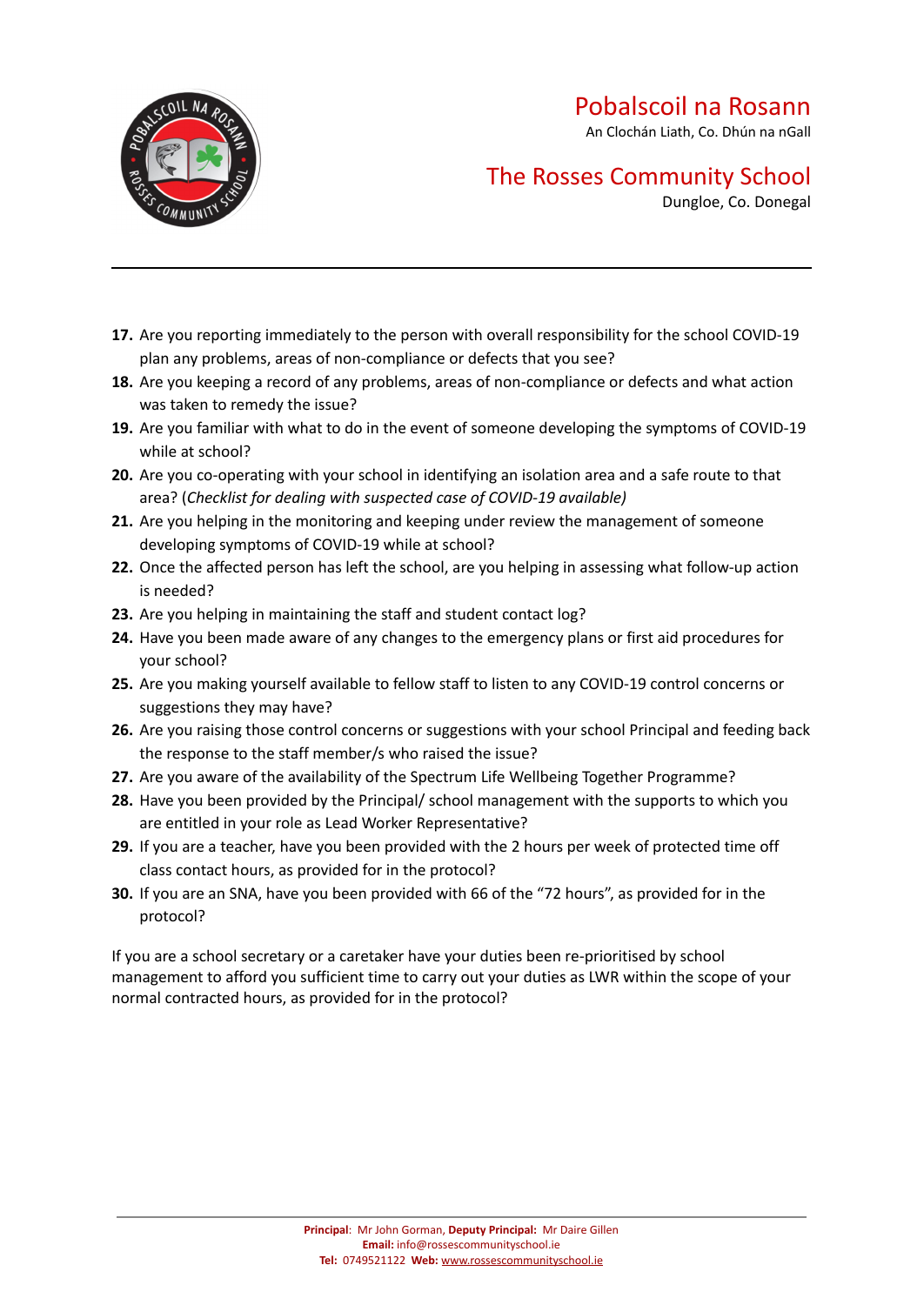

An Clochán Liath, Co. Dhún na nGall

## The Rosses Community School

Dungloe, Co. Donegal

#### **Appendix 9 Checklist for Cleaning**

- 1. Have you a system in place for checking and keeping up to date with the latest public health advice from Government and the Department of Education, to ensure that advice is made available in a timely manner to staff and students and to adjust your cleaning procedures in line with that advice?
- 2. Have you reviewed the HPSC health advice for the safe re-opening of schools, in particular *Section 5.6 Environmental Hygiene*?
- 3. Have you explained the need for the enhanced cleaning regime to staff and students?
- 4. Are you aware that cleaning is best achieved using a general purpose detergent and warm water, clean cloths, mops and the mechanical action of wiping and cleaning, following by rinsing and drying?
- 5. Have you sufficient cleaning materials in place to support the enhanced cleaning regime?
- *6.* Have you provided training for cleaning staff on the enhanced cleaning regime? (*DES intends to provide online training for cleaning staff)*
- *7.* Have you made arrangements for the regular and safe emptying of bins?
- 8. Are you familiar with the cleaning options for school settings set out in the HPSC health advice for schools for surfaces, toilets, cleaning equipment, PPE and waste management?
- 9. Are you aware that each school setting should be cleaned once per day?
- 10. Have you in place a system for regular cleaning of the following frequently touched surfaces?
	- Door handles,
	- Handrails
	- Chairs/arm rests
	- Communal eating areas
	- Sinks
	- Toilets facilities
- 11. Have you provided cleaning materials to staff and students so that they can clean their own desk or immediate workspace?
- 12. Have you advised staff that they are responsible for cleaning personal items that have been brought to work and are likely to be handled at work or during breaks? E.g. mobile phone laptop and to avoid leaving them down on communal surfaces or they will need to clean the surface after the personal item is removed.
- 13. Have you advised staff and students to avoid sharing items such as cups, bottles, cutlery, pens
- 14. Have you put in place a written cleaning schedule to be made available to cleaning staff including:

Items and areas to be cleaned